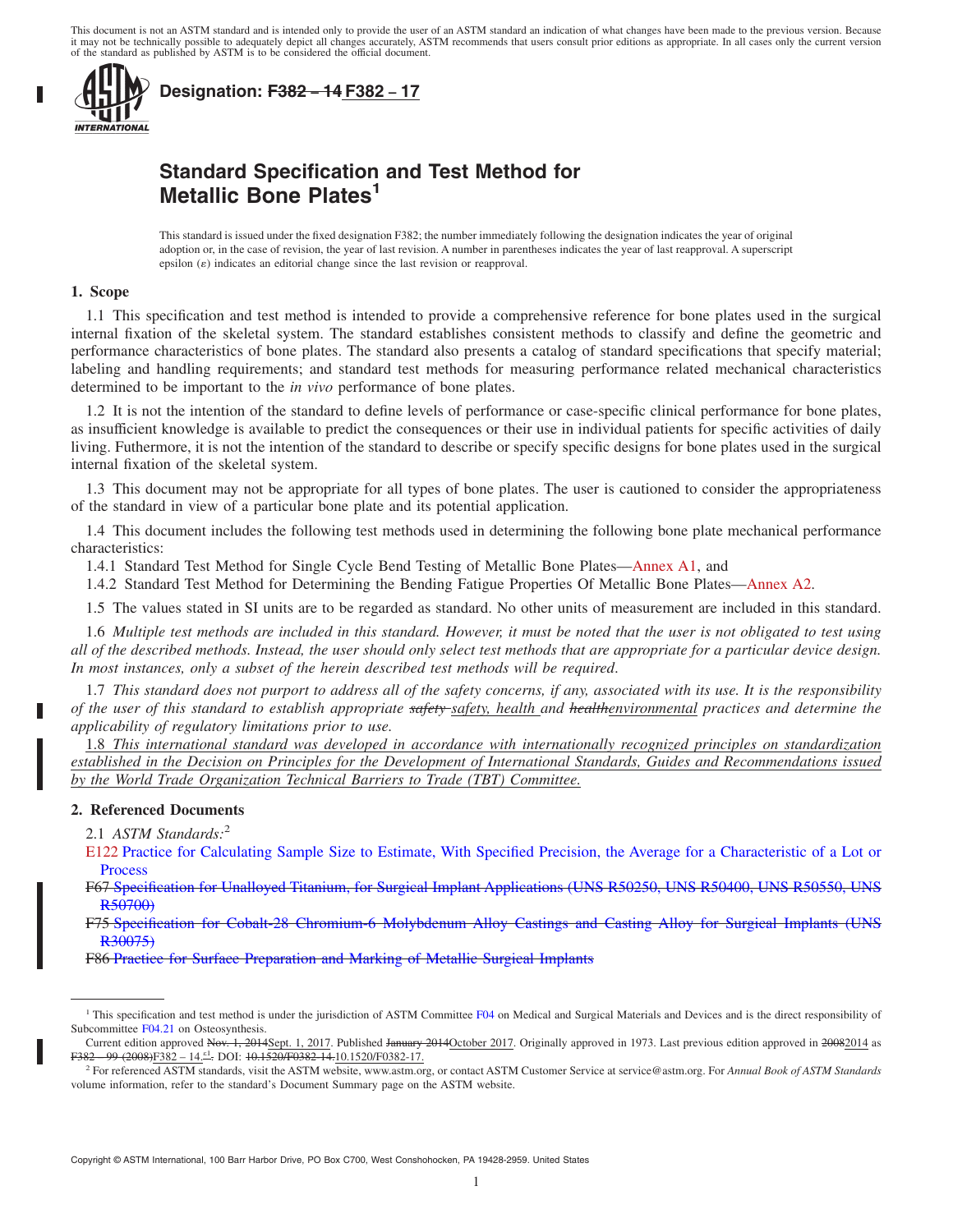

**Constant Thickness** 

 $(1a)$ 



**FIG. 1 Bone Plate Cross-sections**

- F90 Specification for Wrought Cobalt-20Chromium-15Tungsten-10Nickel Alloy for Surgical Implant Applications (UNS R30605)
- F136 Specification for Wrought Titanium-6Aluminum-4Vanadium ELI (Extra Low Interstitial) Alloy for Surgical Implant Applications (UNS R56401)
- F138 Specification for Wrought 18Chromium-14Nickel-2.5Molybdenum Stainless Steel Bar and Wire for Surgical Implants (UNS S31673)
- F139 Specification for Wrought 18Chromium-14Nickel-2.5Molybdenum Stainless Steel Sheet and Strip for Surgical Implants (UNS S31673)

F543 Specification and Test Methods for Metallic Medical Bone Screws

F565 Practice for Care and Handling of Orthopedic Implants and Instruments

F620 Specification for Titanium Alloy Forgings for Surgical Implants in the Alpha Plus Beta Condition

F621 Specification for Stainless Steel Forgings for Surgical Implants

F983 Practice for Permanent Marking of Orthopaedic Implant Components

F1295F2503 Specification for Wrought Titanium-6Aluminum-7Niobium Alloy for Surgical Implant Applications (UNS R56700)Practice for Marking Medical Devices and Other Items for Safety in the Magnetic Resonance Environment

F1314 Specification for Wrought Nitrogen Strengthened 22 Chromium–13 Nickel–5 Manganese–2.5 Molybdenum Stainless Steel Alloy Bar and Wire for Surgical Implants (UNS S20910)

F1472 Specification for Wrought Titanium-6Aluminum-4Vanadium Alloy for Surgical Implant Applications (UNS R56400) F1713 Specification for Wrought Titanium-13Niobium-13Zirconium Alloy for Surgical Implant Applications (UNS R58130) 2.2 *ISO Standard:*<sup>3</sup>

ISO 9585 Implants for Surgery—Determination of Bending Strength and Stiffness of Bone Plates

ISO 14602 Non-active surgical implants—Implants for Osteosynthesis particular requirements.

### **3. Terminology**

3.1 *Definitions—Geometric:*

3.1.1 *auto compression—*a type of bone plate that by its design can generate a compressive force between adjacent unconnected bone fragments through the use of one or more ramped holes or another type of slot geometry. This ramp or slot geometry contacts the underside of the screw head, and induces compressive force as the screw is inserted and tightened to the bone plate.

3.1.2 *bone plate—*a metallic device with two or more holes or slot(s), or both, and a cross section that consists of at least two dimensions (width and thickness) which generally are not the same in magnitude. The device is intended to provide alignment and fixation of two or more bone sections, primarily by spanning the fracture or defect. The device is typically fixed to the bone through the use of bone screws or cerclage wire. A partial list of general types of bone plates is given in Section 4.1.

3.1.3 *bone plate length, L (mm)—*the linear dimension of the bone plate measured along the longitudinal axis as illustrated in Fig. 2.

<sup>3</sup> Available from American National Standards Institute (ANSI), 25 W. 43rd St., 4th Floor, New York, NY 10036, http://www.ansi.org.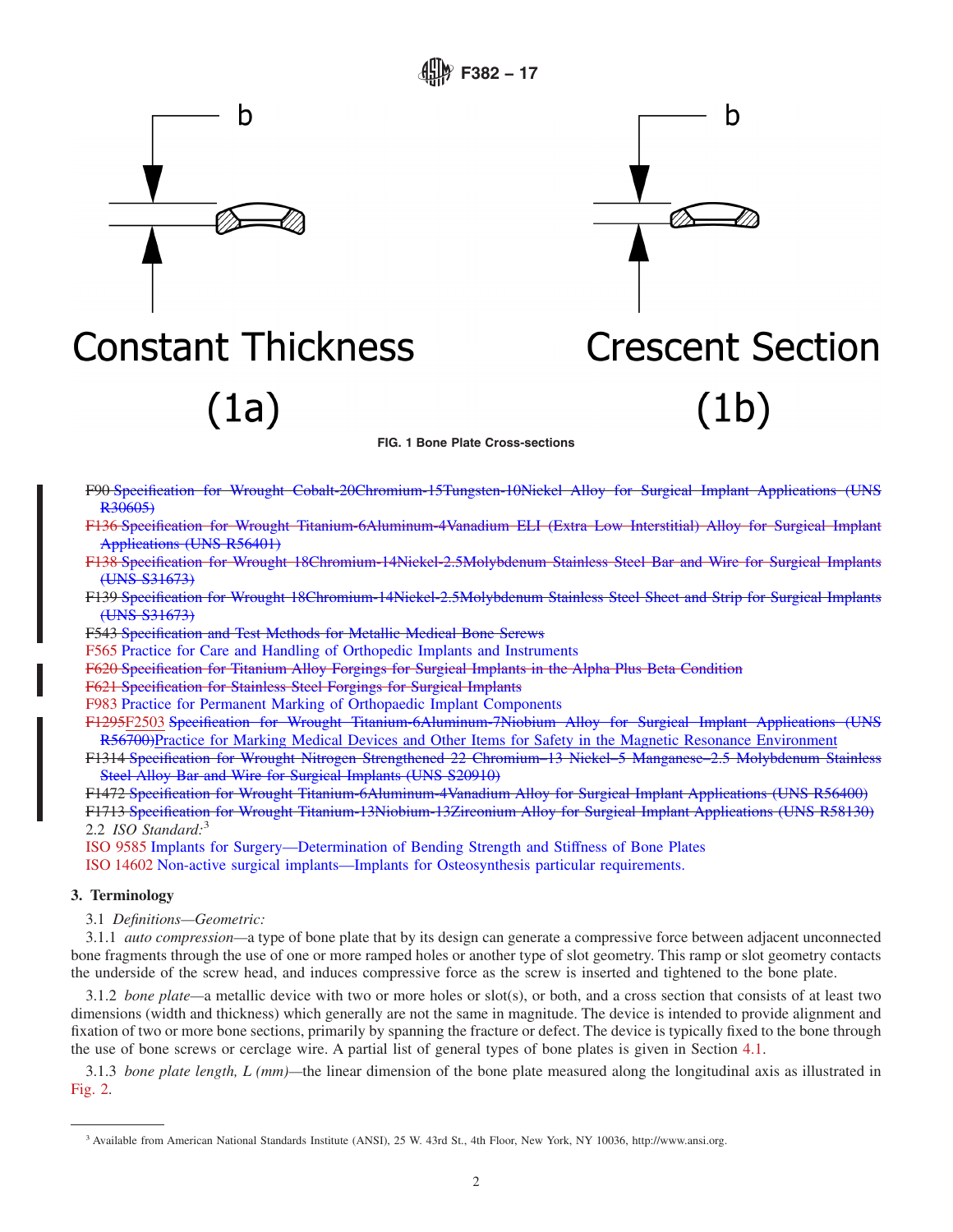

3.1.4 *bone plate thickness, b (mm)—*the linear dimension of the bone plate measured parallel to the screw hole axis as shown Figs. 1a, 1b, and 2. For a bone plate with a crescent section, the thickness is measured at the thickest point along the section.

3.1.5 *bone plate width, w (mm)—*the linear dimension of the bone plate measured perpendicular to both the length and thickness axes as shown in Fig. 2.

3.1.6 *contouring—*the manipulation and bending of a bone plate, either pre-operatively or intra-operatively, to match the anatomic geometry of the intended fixation location.

3.1.7 *crescent section—*a bone plate cross-section shape (perpendicular to the long axis of the bone plate) where the thickness is not constant along the section. Typically the section is thickest along the bone plate's centerline and tapers to a smaller thickness at the bone plate's edges (see Fig. 1b).

3.1.8 *uniform width—*referring to a bone plate where the width is constant along the bone plate's length.

3.2 *Definitions—Mechanical/Structural:*

3.2.1 *bending stiffness, K (N/mm)— of a bone plate*, the maximum slope of the linear elastic portion of the load versus load-point displacement curve for a bone plate when tested according to the test method of Annex A1.

3.2.2 *bending strength (N-m)— of a bone plate*, the bending moment necessary to produce a 0.2 % offset displacement in the bone plate when tested as described in Annex A1.

3.2.3 *bending structural stiffness, El (N-m<sup>2</sup> )—of a bone plate*, the bone plate's normalized effective bending stiffness that takes into consideration the effects of the test setup's configuration when tested according to the method described in Annex A1.

3.2.4 *fatigue life, n—*the number of loading cycles of a specified character that a given specimen sustains before failure of a specified nature occurs.

3.2.5 *fatigue strength at N cycles—*An estimate of the cyclic forcing parameter (for example, load, moment, torque, stress, and so on) at a given load ratio, for which 50 % of the specimens within a given sample population would be expected to survive *N* loading cycles.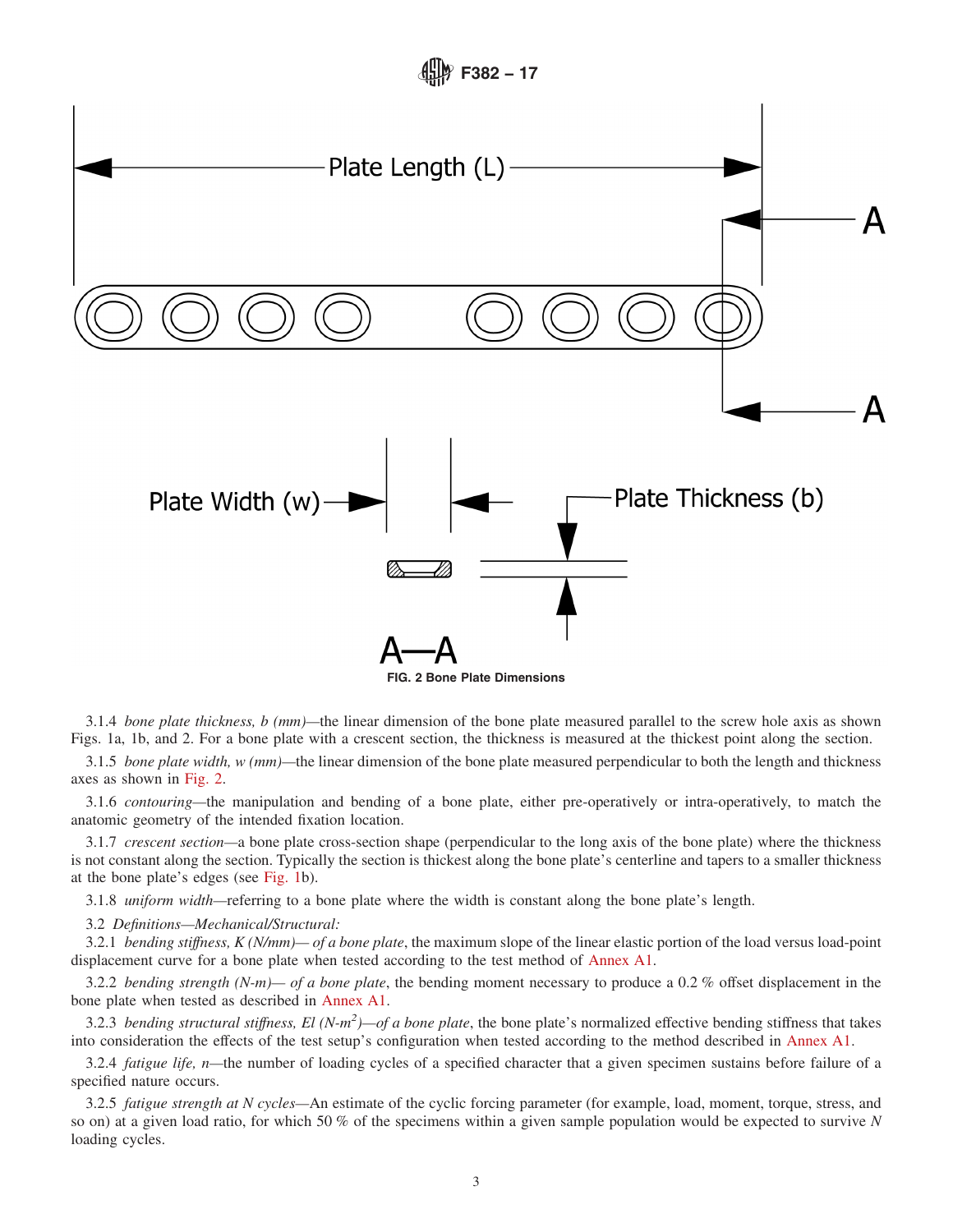### **4. Classification**

4.1 Bone plates used in general orthopaedic surgery can be categorized into general types according to the following classifications:

4.1.1 *Cloverleaf Plate—*A bone plate that has one three-lobed end which contains screw holes.

4.1.2 *Cobra Head Plate—*A bone plate that has one flared triangular or trapezoidal end which contains multiple screw holes or slots, or both. This type of bone plate is often used for hip arthrodesis.

4.1.3 *Reconstruction Plate—*A bone plate that does not have a uniform width, but usually has a smaller cross-section between the screw holes or slots. The reduced cross-section between screw holes/slots facilitates contouring the bone plate in several planes. Reconstruction plates are often used in fractures of the pelvis and acetabulum.

4.1.4 *Straight Plate—*A bone plate with uniform width and a straight longitudinal axis. Straight plates are often used for fractures of the diaphyses of long bones.

4.1.5 *Tubular Plate—*A bone plate whose cross-section resembles a portion of a tube, and which has a constant thickness or a crescent section. Tubular plates are often used for fractures of the smaller long bones (that is, radius, ulna, fibula).

#### **5. Marking, Packaging, Labeling, and Handling**

5.1 Dimensions of bone plates should be designated by the standard definitions given in Section 3.1.

5.2 Bone plates shall be marked using a method specified in accordance with either Practice F983 or ISO 14602ISO 14602. ISO 14602.

5.3 Markings on bone plates shall identify the manufacturer or distributor and shall be located away from the most highly stressed areas, where possible.

5.4 Packaging shall be adequate to protect the bone plates during shipment.

5.5 Package labeling for bone plates shall include when possible the following information:

- 5.5.1 Manufacturer and product name;
- 5.5.2 Catalog number;
- 5.5.3 Lot or serial number;
- 5.5.4 Material and, where applicable, its associated ASTM specification designation number;
- 5.5.5 Number of screw holes;
- 5.5.6 Bone plate width;
- 5.5.7 Bone plate length;
- 5.5.8 Bone plate thickness; and
- 5.5.9 ASTM specification designation number.

5.6 Bone plates should be cared for and handled in accordance with Practice F565, as appropriate.

5.7 Consider Practice F2503 to identify potential hazards produced by interactions between the device and the MR environment and for terms that may be used to label the device for safety in the MR environment.

#### **6. Materials**

6.1 All bone plates made of materials which have an ASTM committee F04 standard designation shall meet those requirements given in the ASTM standards. A majority of materials having ASTM specifications can be found in the list of referenced ASTM standards of Section 2.1.

6.1 Bone plates of forged Specificationshall be fabricated F136 shall meet the requirements of Specificationfrom a metallic material intended for surgical implant applications. In addition, the materials shall be biocompatible for the intended application. Materials should be chosen based on the design requirements of the F620-particular device. ASTM committee F04.12 maintains a number of metallic material specifications suitable for surgical implant applications.

6.3 Bone plates of forged Specification F138 shall meet the requirements of Specification F621.

#### **7. General Requirements and Performance Considerations**

7.1 *Geometric Considerations—*Bone plates that are intended to be used with bone screws shall have design features (screw holes or slots) that conform or appropriately fit the corresponding bone screw.

7.2 *Pending Properties—*This is a critical characteristic of bone plates for orthopedic applications since the bone plate provides the primary means of stabilizing the bone fragments. Additionally, the bending stiffness of the bone plate may directly affect the rate and completeness of healing.

7.2.1 The relevant bending properties (bending stiffness, bending structural stiffness, and bending strength) shall be determined using the standard test method of Annex A1.

7.2.2 The relevant bending fatigue properties shall be determined in accordance with the methods described in Annex A2.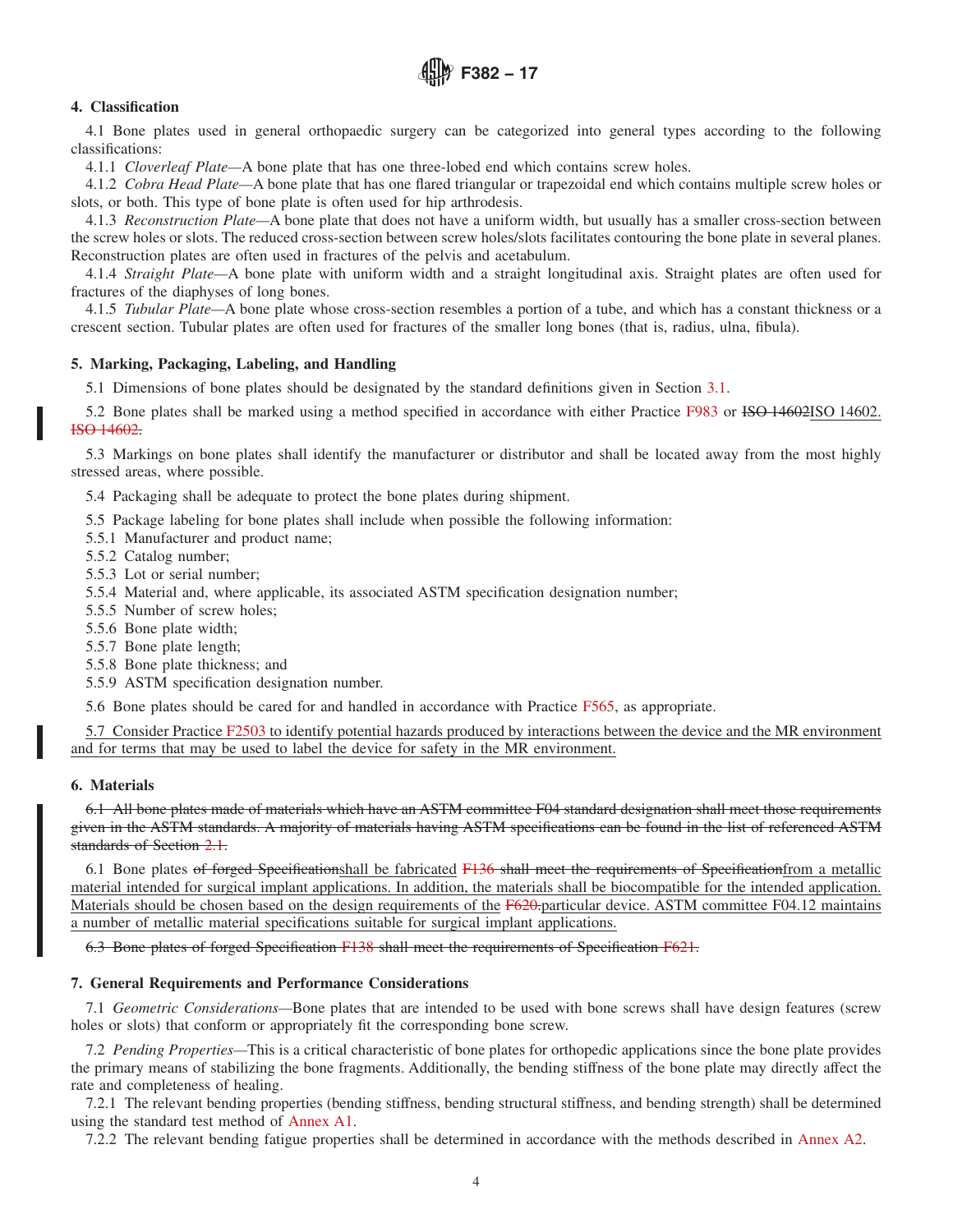#### **8. Keywords**

8.1 bend testing—surgical implants; fatigue test; bone plate; orthopedic medical devices—bone plates; surgical devices; test methods—surgical implants

### **ANNEXES**

### **A1. STANDARD TEST METHOD FOR SINGLE CYCLE BEND TESTING OF METALLIC BONE PLATES<sup>1</sup>**

A1.1 *Scope*:

A1.1.1 This test method describes methods for single cycle bend testing in order to determine the intrinsic, structural properties of metallic bone plates. The test method measures the bending stiffness, bending structural stiffness, and bending strength of bone plates.

A1.1.2 This test method is intended to provide a means to characterize mechanically different bone plate designs. It is not the intention of this standard to define levels of performance for bone plates as insufficient knowledge is available to predict the consequences of the use of particular bone plate designs.

A1.1.3 This test method is intended to evaluate the bending strength, bending structural stiffness, or the bending stiffness of the bone plate, and may not be appropriate for all situations. When the structurally critical region of the bone plate is shown to be located through a non-uniform region of the bone plate (i.e., a peri-prosthetic, contoured plate), it may be necessary to evaluate the bending strength, bending structural stiffness, or bending stiffness of this region of the bone plate using a different test method. This is because it may not be physically possible to fit the non-uniform region between the loading rollers of a four-point bend test. Structurally critical regions may be identified through such methods as hand calculations, Finite Element Analysis, etc. Screw holes or other interlocking features or contoured regions may be located at the proximal or distal extremities of a bone plate, and may result in structurally critical regions at these locations.

A1.1.4 *Units—*The values stated in SI units are to be regarded as standard. No other units of measurement are included in this standard.

A1.1.5 *This standard does not purport to address all of the safety concerns, if any, associated with its use. It is the responsibility of the user of this standard to establish appropriate safety safety, health and healthenvironmental practices and determine the applicability of regulatory limitations prior to use-use..* 

NOTE A1.1—There is currently an ISO standard (ISO 9585—Implants for Surgery—Determination of Bending Strength and Stiffness of Bone Plates) that is similar, but not equivalent to this test method.

A1.2 *Referenced Documents:*

A1.2.1 *ASTM Standards:*<sup>2</sup>

E4 Practices for Load Verification of Testing Machines E122 Practice for Choice of Sample Size to Estimate the Average Quality of a Lot or Process

A1.3 *Terminology*:

A1.3.1 Definitions:

A1.3.1.1 *0.2 % offset displacement, q (mm)—*permanent deformation equal to 0.2 % of the center loading span distance. (point B in Fig. A1.1).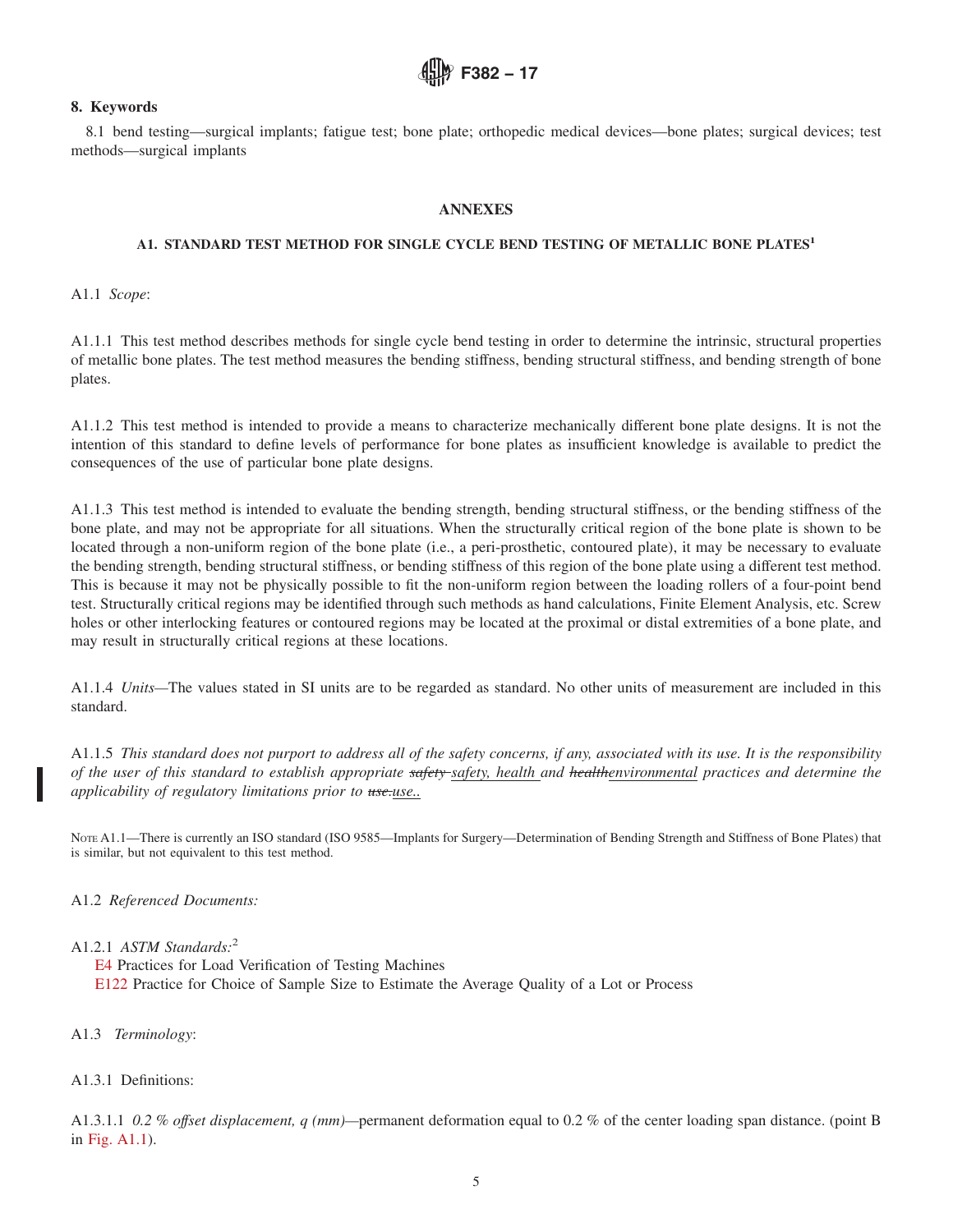

**FIG. A1.1 Diagram Illustrating Methods for Determining the Bending Properties of Bone Plates**

A1.3.1.2 *bending strength (N-m)—of a bone plate*, the bending moment necessary to produce a 0.2 % offset displacement in the bone plate when tested as described in Section A1.8 (the bending moment corresponding to point D in Fig. A1.1.). If the bone plate fractures before the proof point is attained the bending strength shall be defined as the bending moment at fracture.

A1.3.1.3 *bending structural stiffness,*  $(EI_e)$  (N-m<sup>2</sup>)—of a bone plate, the bone plate's normalized effective bending stiffness that takes into consideration the effects of the test setup's configuration. For this test method, the bending structural stiffness is determined from the single cycle bending response of the bone plate and the testing configuration.

A1.3.1.4 *bending stiffness, K (N/mm)—of a bone plate*, the maximum slope of the linear elastic portion of the load versus load-point curve when tested as described in section A1.8. (See the slope of line Om in Fig. A1.1).



**FIG. A1.2 Test Configuration**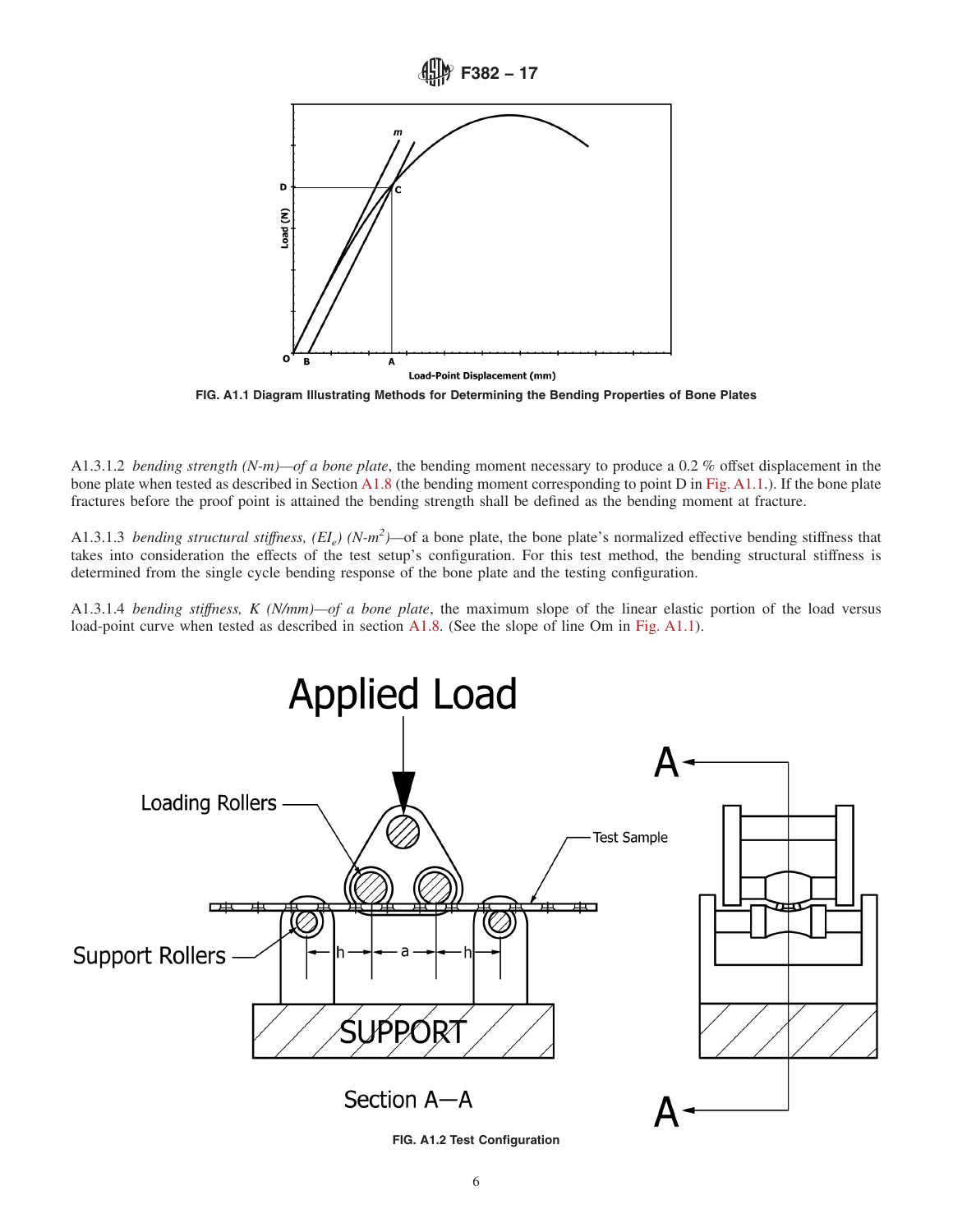A1.3.1.5 *bone plate width, w (mm)—*the width of the bone plate as shown in Fig. A1.3.

A1.3.1.6 *center span, a (mm)—*the distance between the two loading rollers as shown in Fig. A1.2.

A1.3.1.7 *fracture load,*  $F_{max}$  (N)—the applied load at the time when the bone plate fractures.

A1.3.1.8 *loading span, h (mm)—*the distance between the loading roller and the nearest support as shown in Fig. A1.2.

A1.3.1.9 *permanent deformation (mm)—*the vertical displacement of the point of load application remaining after the applied load has been removed.

A1.3.1.10 *proof load, P (N)—*the applied load at the intersection point of line. BC with the load versus load-point displacement curve (see Fig. A1.1).

A1.3.1.11 *proof point displacement (mm)—*the load-point displacement associated with the bone plate's bending strength (see point A in Fig. A1.1).

A1.3.1.12 *total deformation (mm)—*the vertical displacement of the point of application of the load when specified load is applied.

A1.4 *Summary of Test Method*:

A1.4.1 Bone plates are subjected to a single cycle four-point bending load. The bending stiffness, bending structural stiffness, and bending strength of the bone plate are then derived from the test record generated during the test and the testing configuration.

#### A1.5 *Significance and Use*:

A1.5.1 This bend test is used to determine values for the mechanical response of bone plates to a specific type of bending load. The information resulting from this test method can give the surgeon some insight into the mechanical response of a given bone plate.

A1.5.2 Since the loading on the bone plate *in situ* will, in general differ from the loading configuration used in this method, the results obtained from this test method cannot be used directly to predict *in vivo* performance of the bone plate being tested. Such mechanical property data can be used to conduct relative comparisons of different bone plates designs.

A1.5.3 The bending strength of the bone plate, as defined in Section A1.3.1.2, identifies the bending moment that shall be applied to the bone plate in order to produce a specific amount of permanent deformation.

A1.5.4 The bending structural stiffness of the bone plate, as defined in Section A1.3.1.3, is an indicator of the bone plate's stiffness that is independent of the test configuration. Bending structural stiffness is simply related to the bone plate's geometry and the material used in manufacturing the bone plate.



**FIG. A1.3 Roller Profiling Requirements**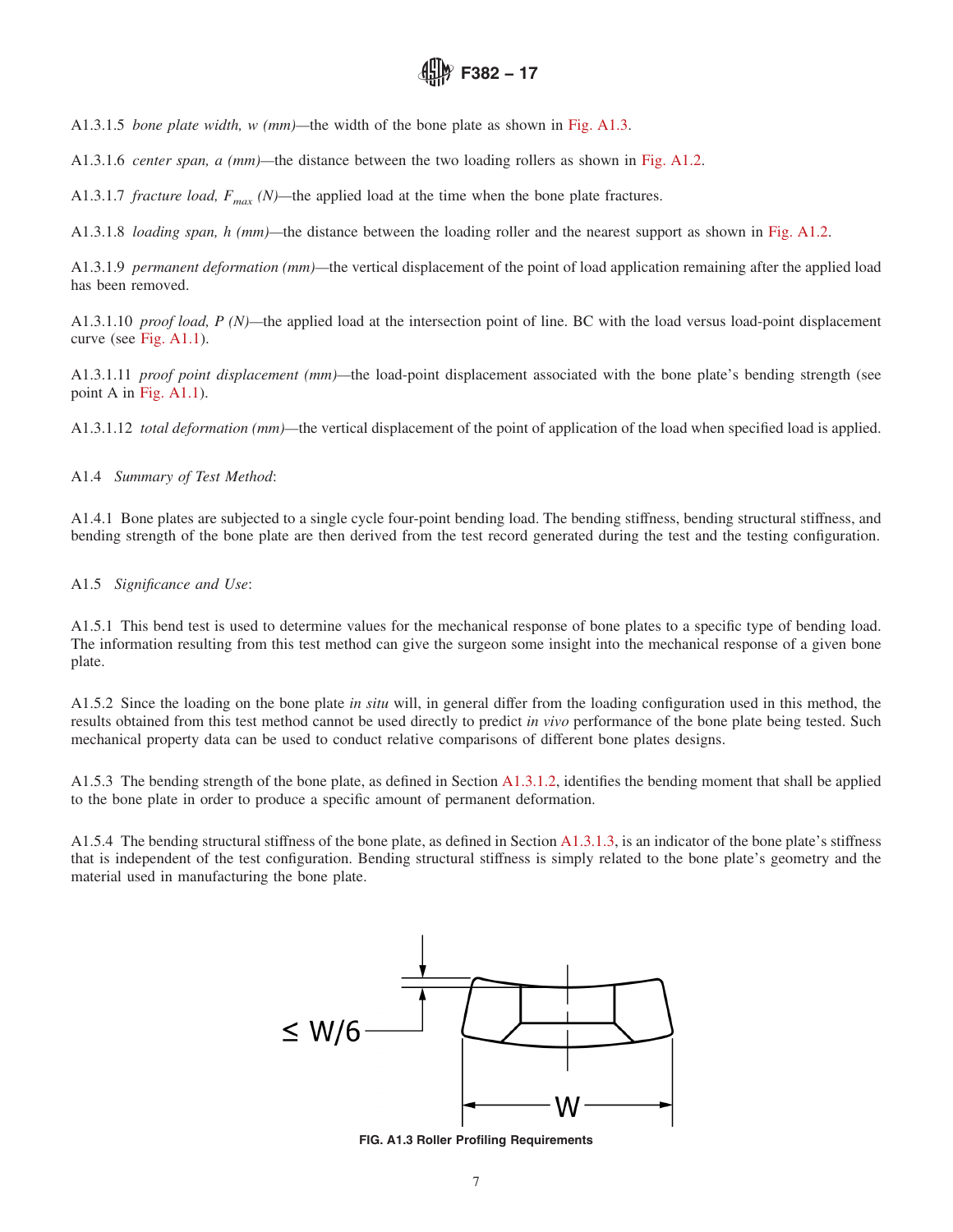A1.5.5 This test method assumes that linear-elastic material behavior will be observed and therefore, the method is not applicable for the testing of materials that exhibit non-linear elastic behavior.

A1.6 *Apparatus*:

A1.6.1 The typical test configuration is illustrated in Fig. A1.2.

A1.6.1.1 All loads shall be applied through rollers of equal diameters within the range of 6 to 12 mm. The selected roller diameter should not be greater than the distance between two adjacent screw holes in the bone plate to be tested.

A1.6.1.2 Cylindrical rollers shall be used to test flat bone plates and bone plates of curved cross-section, in which the deviation from flatness at the center of the bone plate does not exceed w/6. Test other bone plates using rollers of profiled form corresponding to the cross-section of the bone plate to be tested (see Fig. A1.3).

A1.6.1.3 The loading and support rollers shall be positioned as follows:

A1.6.1.3.1 The loading rollers shall be positioned so that two screw holes will be located between the loading rollers. Record the center span distance.

A1.6.1.3.2 The support rollers shall be located equal distances away from the adjacent loading roller so that two screw holes will be located between the adjacent loading and support rollers. Record the distance between the loading roller and nearest support roller.

A1.6.1.3.3 The recommended testing configuration locates the two loading rollers at approximately the one-third points between the supporting rollers.

A1.6.1.3.4 The applied load shall be shared equally by both loading rollers.

A1.6.1.4 Machines used for the bending test shall conform to the requirements of Practice E4.

A1.6.2 The user is strongly encouraged to obtain bone plate test specimens of sufficient length that can be tested using the methods described in A1.6.1. However, alternative test configurations can be used to determine the single cycle bending properties of bone plates that do not lend themselves to the configuration of Sections A1.6.1 and A1.8.1. The user should bear in mind that the results obtained using the alternative method described below are not directly comparable to those obtained using the preferred method.

A1.6.2.1 Bone plates that do not have a sufficiently long section of symmetry or do not have a section of symmetry can be attached to rigid extension segments. The rigid extension segments can be used to effectively lengthen the bone plate so that the bone plate can be tested with the four-point bend test method (see Fig. A1.4 for an illustration). For these tests, the following requirements apply.



**FIG. A1.4 Bone Plate with Rigid Extension Segments**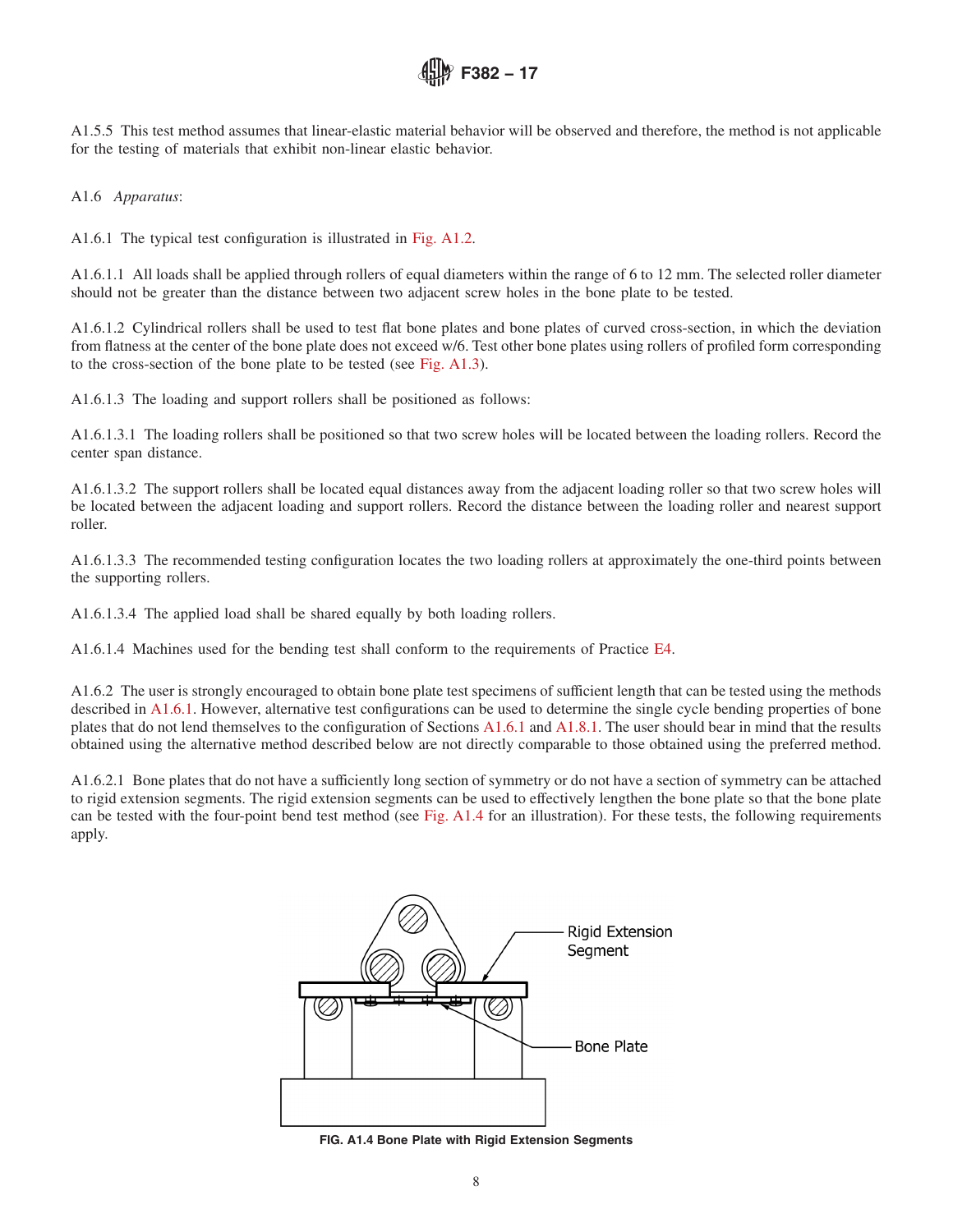A1.6.2.1.1 The rigid extension segments shall be designed so that they do not interfere with the bone plate's deformation during the single cycle bend test.

A1.6.2.1.2 The loading rollers shall contact the rigid extension segments of the test setup during the test.

A1.6.2.1.3 At the completion of the single cycle bend test, the bone plate anchor shall be examined in order to determine if the indicated permanent deformation can be related to the mechanical performance of the anchoring system.

A1.6.2.2 Alternative test configurations utilized in determining the single cycle bending properties of bone plates shall be described in the test report.

A1.7 *Sampling*:

A1.7.1 Determine sample size using the methods outlined in Practice E122.

A1.7.2 Bone plates of different lengths but nominally identical cross sections, and made of the same material, may be used to constitute a sample.

A1.8 *Procedure*:

A1.8.1 Place the bone plate in the testing fixture and position it in accordance with the following:

A1.8.1.1 Place the bone plate so that the loading rollers are in contact with the surface of the bone plate intended to be in contact with the bone.

A1.8.1.2 If the bone plate is symmetrical, place it symmetrically with the two innermost screw holes between the loading rollers.

A1.8.1.3 If the bone plate has a central screw hole, place it with the central screw hole and one other screw hole symmetrically between the loading rollers.

A1.8.1.4 If the bone plate is asymmetrical, place it with two screw holes between the loading rollers so that the position of the fracture for which it is intended to be used is between the loading rollers.

A1.8.1.5 Ensure that the loading rollers are not in contact with parts of the bone plate where there is a screw hole. Wherever possible, the support rollers should not be in contact with parts of the bone plate which include a screw hole.

A1.8.1.6 Align the long axis of the bone plate so that it is perpendicular to the axes of the rollers.

A1.8.2 Apply loads of increasing magnitude, and generate a load versus load-point displacement diagram either auto-graphically or from numeric data acquired during the test.

NOTE A1.2—Displacement-controlled testing is strongly preferred over load-controlled testing. The measured deformation behavior past the yield point can be different for load-controlled testing due to non-linear displacement rates.

A1.8.3 Determine the bending stiffness, bending structural stiffness, and bending strength for each tested bone plate according to the method that follows:

A1.8.3.1 A load versus load-point displacement curve (see Fig. A1.1) is produced either autographically or from numerical data acquired during the test.

A1.8.3.1.1 On the load versus load-point displacement diagram generated for the test, draw a best fit straight line (Om) through the initial (linear) portion of the load versus load-point displacement curve.

A1.8.3.1.2 Determine the bone plate's bending stiffness by calculating the slope of the line, Om, drawn in Section 8.3.1.1.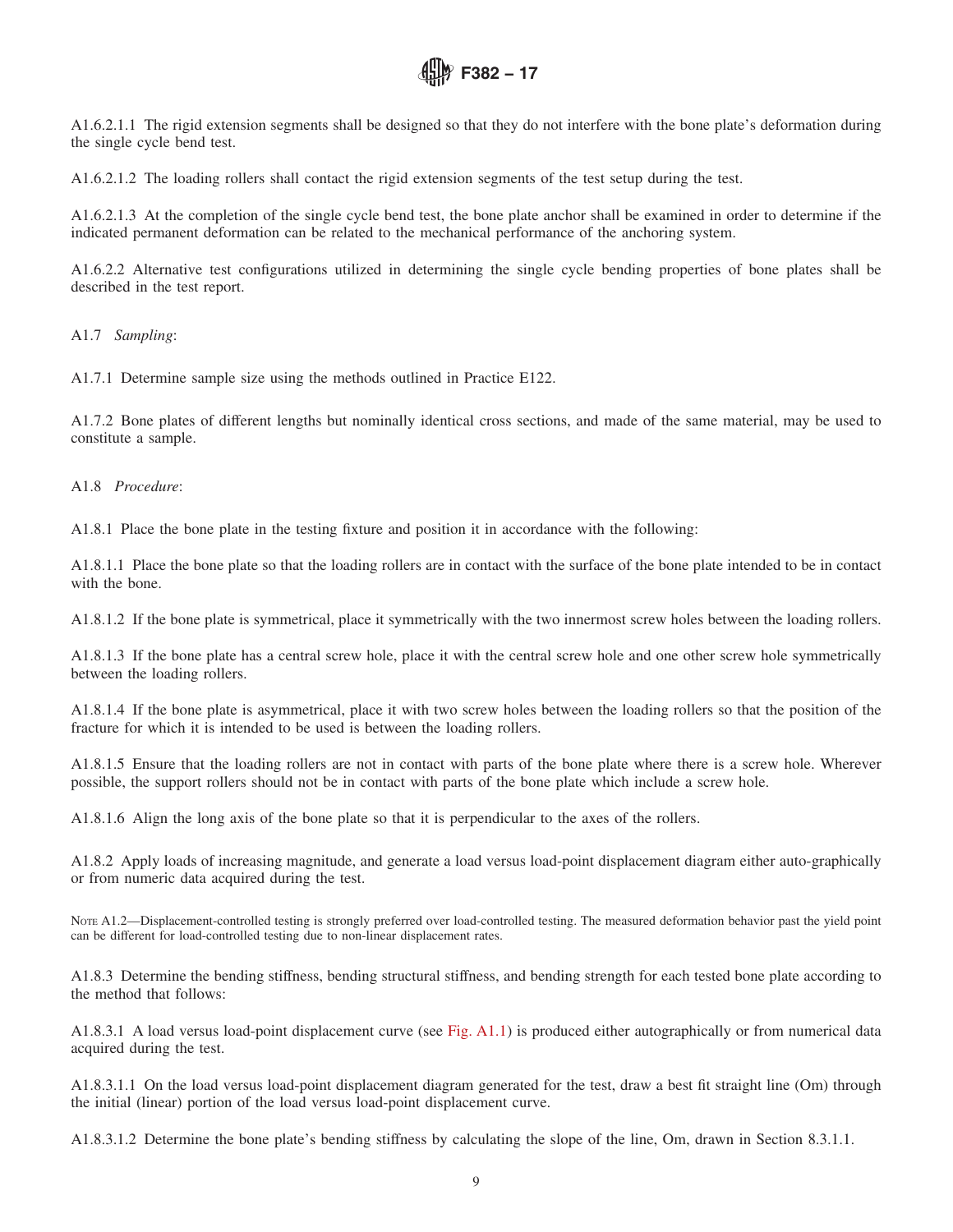A1.8.3.1.3 Determine the bone plate's bending structural stiffness with the following expression:

$$
EI_e = \frac{(2h + 3a)Kh^2}{12}
$$
 (A1.1)

where:

 $K =$  the bending stiffness,

*a* = the center span distance, and

 $h$  = the loading span distance.

NOTE A1.3—Since the test method requires the inclusion of screw holes in the center span region, the bending structural stiffness of the bone plate really represents an average of the  $EI_e$  over the center span region.

**F382 − 17**

A1.8.3.1.4 Calculate the 0.2 % offset displacement from the expression:

$$
q = 0.002 \times a \tag{A1.2}
$$

where:

a = the center span distance.

A1.8.3.1.5 On the load versus load-point displacement diagram mark OB equal to q. Then draw line BC parallel to Om.

A1.8.3.1.6 Locate the proof load at the intersection point of line BC with the load versus load-point displacement curve.

A1.8.3.1.7 Calculate the bending strength of the bone plate from the following equation:

bending strength = 
$$
\frac{(\text{Ph})}{2}
$$
 (A1.3)

where:

*P* = the proof load, and

 $h$  = the loading span distance.

A1.8.3.1.8 If the bone plate fractures prior to where the load versus load-point displacement curve intersects the offset line BC, calculate the bending strength from the expression:

bending strength = 
$$
\frac{F_{\text{max}} \times h}{2}
$$
 (A1.4)

where:

 $F_{max}$  = the fracture load, and  $h$  = the loading span dista = the loading span distance.

Note A1.4—It should be noted that these bending strength equations are only valid while the bone plate under test is exhibiting linear elastic behavior. The user is cautioned of this fact since this method may produce bending strength results that may not necessarily be equal to the corresponding theoretical calculations.

A1.9 *Report*:

A1.9.1 Report the following information:

A1.9.1.1 Adequate description of the test material, including the number of bone plates tested;

- A1.9.1.2 Adequate description of the test configuration;
- A1.9.1.3 The center span and loading span dimensions (*h* and *a*);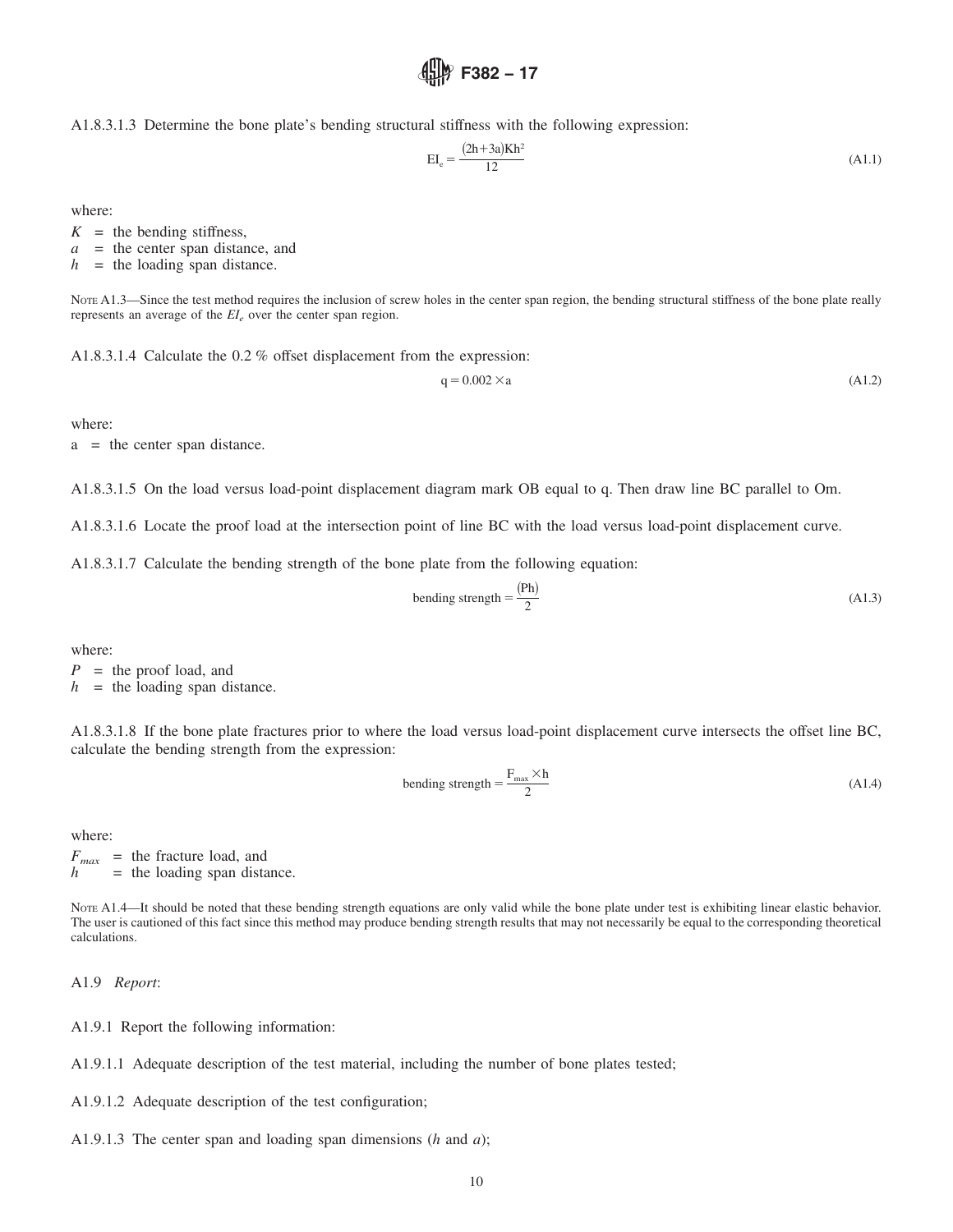A1.9.1.4 The 0.2 % offset displacement, *q*, used to determine the bending strength;

A1.9.1.5 Mean and standard deviations of the bending stiffness values for the set of bone plates tested;

A1.9.1.6 Mean and standard deviations of the bending structural stiffness values for the set of bone plates tested;

- A1.9.1.7 Mean and standard deviation of the bending strength values for the set of bone plates tested;
- A1.9.1.8 Number of bone plates fractured during the test; and
- A1.9.1.9 The method (either displacement or load) and rate utilized for controlling the test.

A1.10 *Precision and Bias*:

A1.10.1 *Precision—*Data establishing the precision of the test method have not yet been obtained.

A1.10.2 *Bias—*No statement of bias can be made, since no acceptable reference values are available, nor can they be obtained since this test is a destructive test.

### **A2. STANDARD TEST METHOD FOR DETERMINING THE BENDING FATIGUE PROPERTIES OF METALLIC BONE PLATES**

### **A2.1. Scope**

A2.1.1 This test method describes methods for bending fatigue testing in order to determine intrinsic, metallic bone plate structural properties. This test method may be used to determine the fatigue life at a specific or over a range of maximum bending moment levels, or to estimate the fatigue strength for a specified number of fatigue cycles of a bone plate.

A2.1.2 This test method is intended to provide a means to mechanically characterize different bone plate designs. It is not the intention of this standard to define bone plate performance levels since insufficient knowledge is available to predict the consequences of the use of a particular bone plate design.

A2.1.3 This test method is intended to evaluate the cyclic bending fatigue performance of the bone plate, and may not be appropriate for all situations. When the structurally critical region of the bone plate is shown to be located through a non-uniform region of the bone plate (i.e., a peri-prosthetic, contoured plate), it may be necessary to evaluate the cyclic bending fatigue performance of this region of the bone plate using a different test method. This is because it may not be physically possible to fit the non-uniform region between the loading rollers of a four-point bend test. Structurally critical regions may be identified through such methods as hand calculations, Finite Element Analysis, etc. Screw holes or other interlocking features, or contoured regions, may be located at the proximal or distal extremities of a bone plate, and may result in structurally critical regions at these locations.

A2.1.4 *Units—*The values stated in SI units are to be regarded as standard. No other units of measurement are included in this standard.

A2.1.5 *This standard does not purport to address all of the safety concerns, if any, associated with its use. It is the responsibility of the user of this standard to establish appropriate safety and health practices and to determine the applicability of regulatory limitations prior to use*.

Nore A2.1—At the time of publication of this standard, there was no known ISO standard similar or equivalent to this test method.

A2.1.6 *This international standard was developed in accordance with internationally recognized principles on standardization established in the Decision on Principles for the Development of International Standards, Guides and Recommendations issued by the World Trade Organization Technical Barriers to Trade (TBT) Committee.*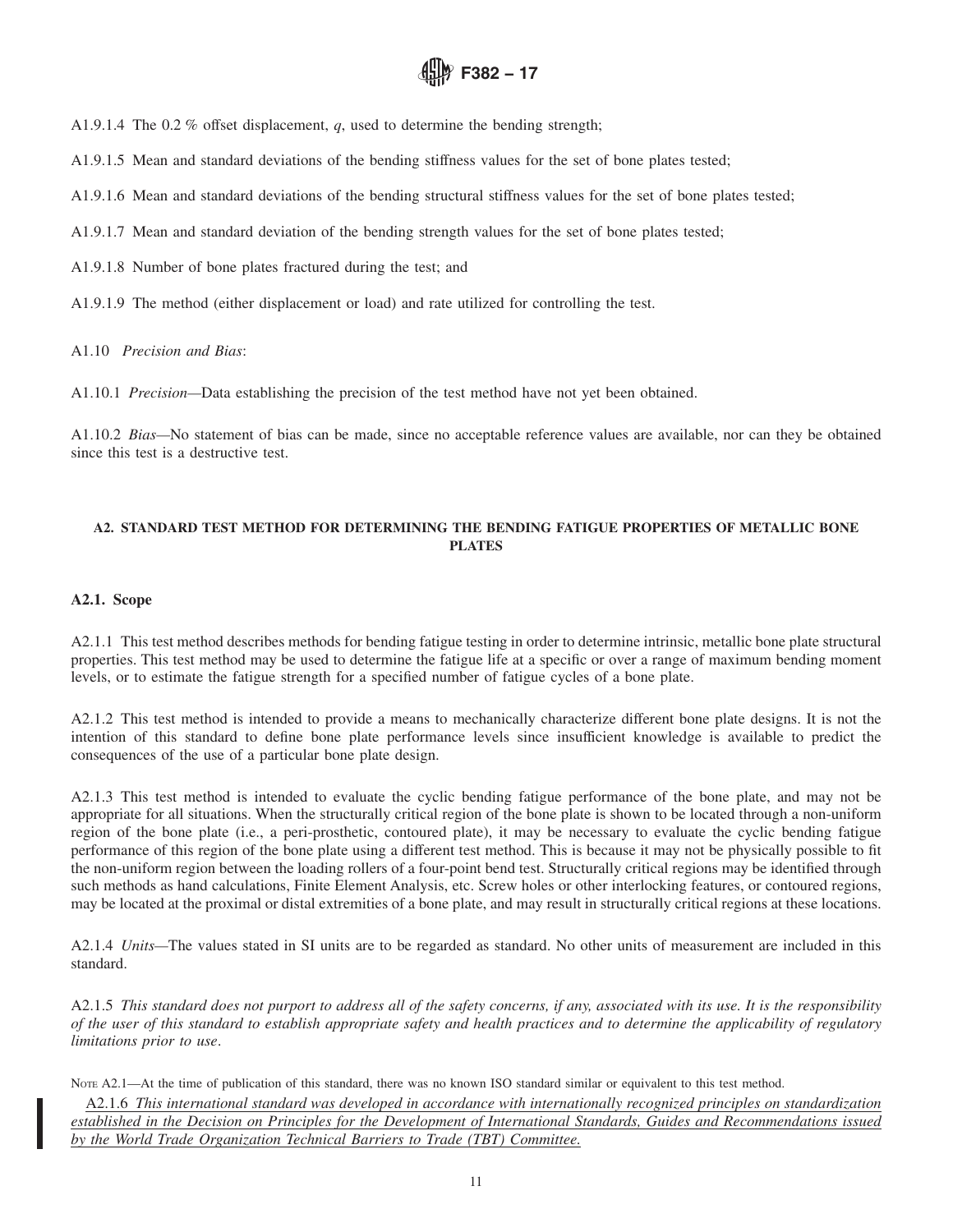## **A2.2. Referenced Documents**

#### A2.2.1 *ASTM Standards:*<sup>2</sup>

E4 Practices for Force Verification of Testing Machines E467 Practice for Verification of Constant Amplitude Dynamic Forces in an Axial Fatigue Testing System E1823 Terminology Relating to Fatigue and Fracture Testing E1942 Guide for Evaluating Data Acquisition Systems Used in Cyclic Fatigue and Fracture Mechanics Testing F565 Practice for Care and Handling of Orthopedic Implants and Instruments

#### **A2.3. Terminology**

A2.3.1 *Definitions:* Unless otherwise defined in this test method, the terminology related to fatigue testing that is used in this test method will be in accordance to the definitions of ASTM E1823.

A2.3.1.1 *M-N diagram—*a plot of maximum moment versus the number of cycles to a specified failure point.

A2.3.1.2 *maximum moment—*the applied bending moment having the highest algebraic value during the loading cycle. A moment that generates a tensile stress on the surface of the bone plate specimen that contacts the outer support rollers (as shown in Fig. A2.1) is considered positive. Correspondingly, a moment that generates a compressive stress is considered negative.

A2.3.1.3 *median fatigue strength at 10<sup>6</sup> cycles—*an estimate of the maximum moment at which 50 % of the specimens of a given sample population would be expected to survive 10<sup>6</sup> loading cycles at a given R-ratio.

A2.3.1.4 *minimum moment—*the applied bending moment having the lowest algebraic value during the loading cycle. A moment that generates a tensile stress on the surface of the bone plate specimen that contacts the outer support rollers (as shown in Fig. A2.1). is considered positive. Correspondingly, a moment that generates a compressive stress is considered negative.

A2.3.1.5 *R-ratio—*the algebraic ratio relating the minimum and maximum values of the loading parameters of a fatigue cycle. For the purposes of this test method the R-ratio is defined as:

$$
R = \frac{Minimum \, Moment}{Maximum \, Moment} \tag{A2.1}
$$

A2.3.1.6 *runout—*A predetermined number of cycles at which the testing on a particular specimen stopped, and no further testing on that specimen will be performed. When the intent of the fatigue test program is to determine the fatigue strength at N cycles, the runout is usually specified as N cycles.

#### **A2.4. Summary of Test Method**

A2.4.1 A bone plate is placed in a four-point bending fixture and oriented in such a way that the section of the bone plate that would normally bridge the fracture site is subjected to a uniform bending moment along the length of the section length. The bone plate is subjected to a constant frequency sinusoidal cyclic load waveform in four-point bending situation. The fatigue loading is continued until the specimen fails, a limit which is indicative of failure is reached, or the runout cycle count is reached.

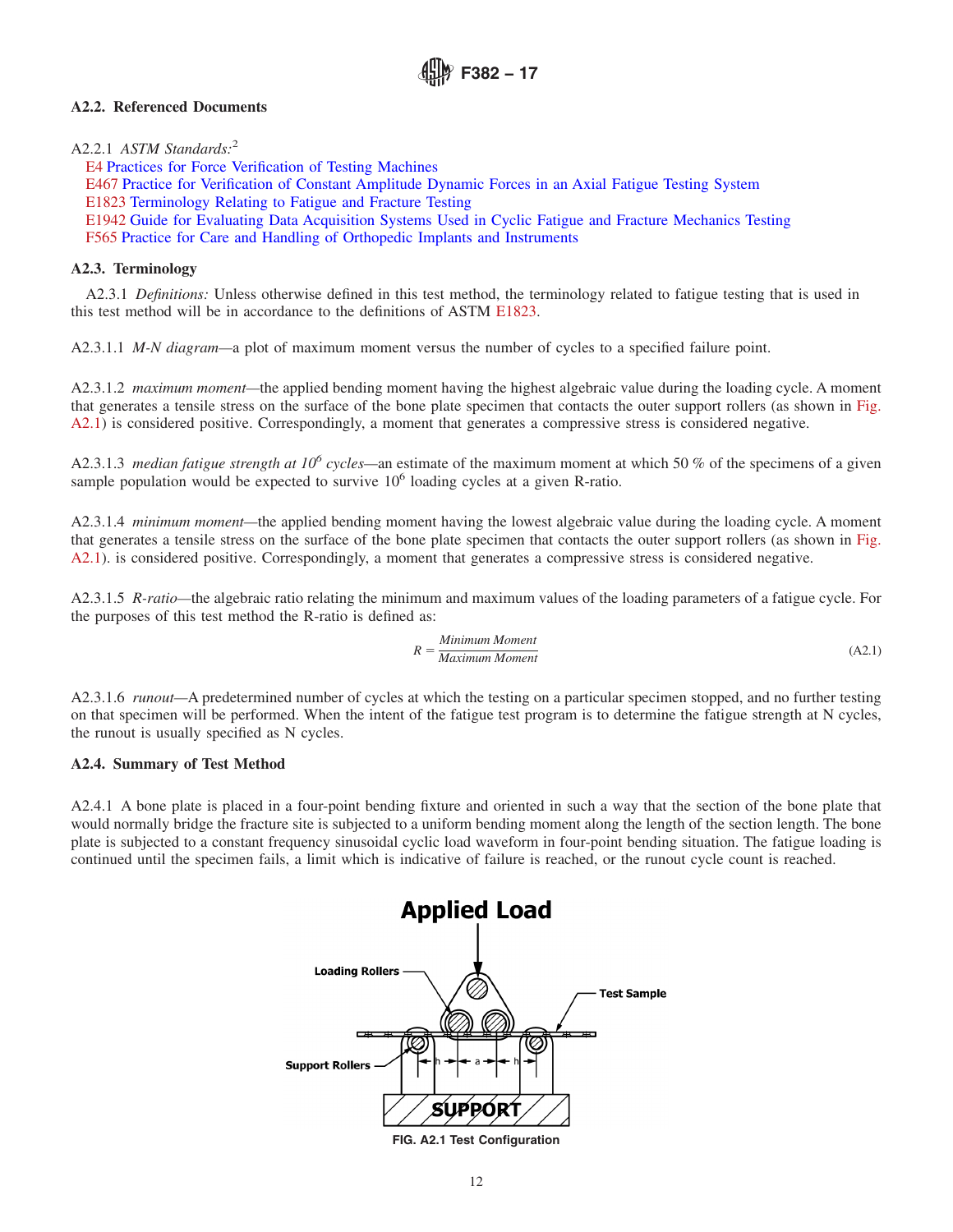

A2.4.2 The data generated from a series of test samples is compiled and presented in a manner that is consistent with the goals of the study. The results can either be presented in a semi-log M-N diagram that will characterize the general fatigue behavior of the bone plate over a range of applied bending moments or simply the fatigue strength determined at 10<sup>6</sup> cycles.

### **A2.5. Significance and Use**

A2.5.1 This test method establishes a uniform four-point bending fatigue test to characterize and compare the fatigue performance of different bone plate designs. This test method may be used to determine a fatigue life of the bone plate at either a specific maximum bending moment or over a range of maximum bending moment conditions. Alternatively, the test method may be used to estimate a bone plate's fatigue strength for a specified number of fatigue cycles.

A2.5.2 This test method utilizes a simplified bone plate load model that may not be exactly representative of the in-situ loading configuration. The user should note that the test results generated by this test method can not be used to directly predict the *in vivo* performance of the bone plate being tested. The data generated from this test method can be used to conduct relative comparisons of different bone plate designs.

A2.5.3 This test method may not be appropriate for all types of implant applications. The user is cautioned to consider the appropriateness of the method in view of the devices being tested and their potential application.

A2.5.4 This test method assumes that the bone plate is manufactured from a material that exhibits linear-elastic material behavior. Therefore, the method is not applicable for testing bone plates made from materials that exhibit non-linear elastic behavior.

A2.5.5 This test method is restricted to the testing of bone plates within the lnear-elastic range of the material. . Therefore, the test method is not applicable for testing bone plates under conditions that would approach or exceed the bending strength of the bone plate being tested.

### **A2.6. Apparatus**

A2.6.1 Test machines used for the bending fatigue test shall conform to the requirements of Practice E4 and E467.

A2.6.2 The suitability of any data acquisition systems used in monitoring the progress of these tests should be evaluated in accordance to the guidelines of Guide E1942.

A2.6.3 The typical four-point bend test configuration employed for this test is illustrated in Fig. A2.1.

A2.6.3.1 The test fixture is configured in accordance to the requirements of either section A1.6.1 or A1.6.2 of Annex A1 of this standard.

A2.6.3.2 The test fixture employed should provide a means to prevent the expulsion of the test specimen during the fatigue test. Whatever means is selected, the specimen shall be free to bend in response to the applied load and shall not affect the loading situation generated in the test specimen.

A2.6.4 A cycle counter is required that is capable of counting the cumulative number of loading cycles that are applied to the specimen during the course of the fatigue test.

A2.6.5 When required, a limit detector that is capable of sensing when a test parameter (for example, load, actuator displacement, dc error, and so on) reaches a limiting value and produces a signal or action that terminates the test.

#### **A2.7. Test Specimens and Sampling**

A2.7.1 All test components shall be representative of implant quality products with regard to material, cross-section, surface finish, markings, and manufacturing processes. Any deviation from this requirement shall be noted in the final report.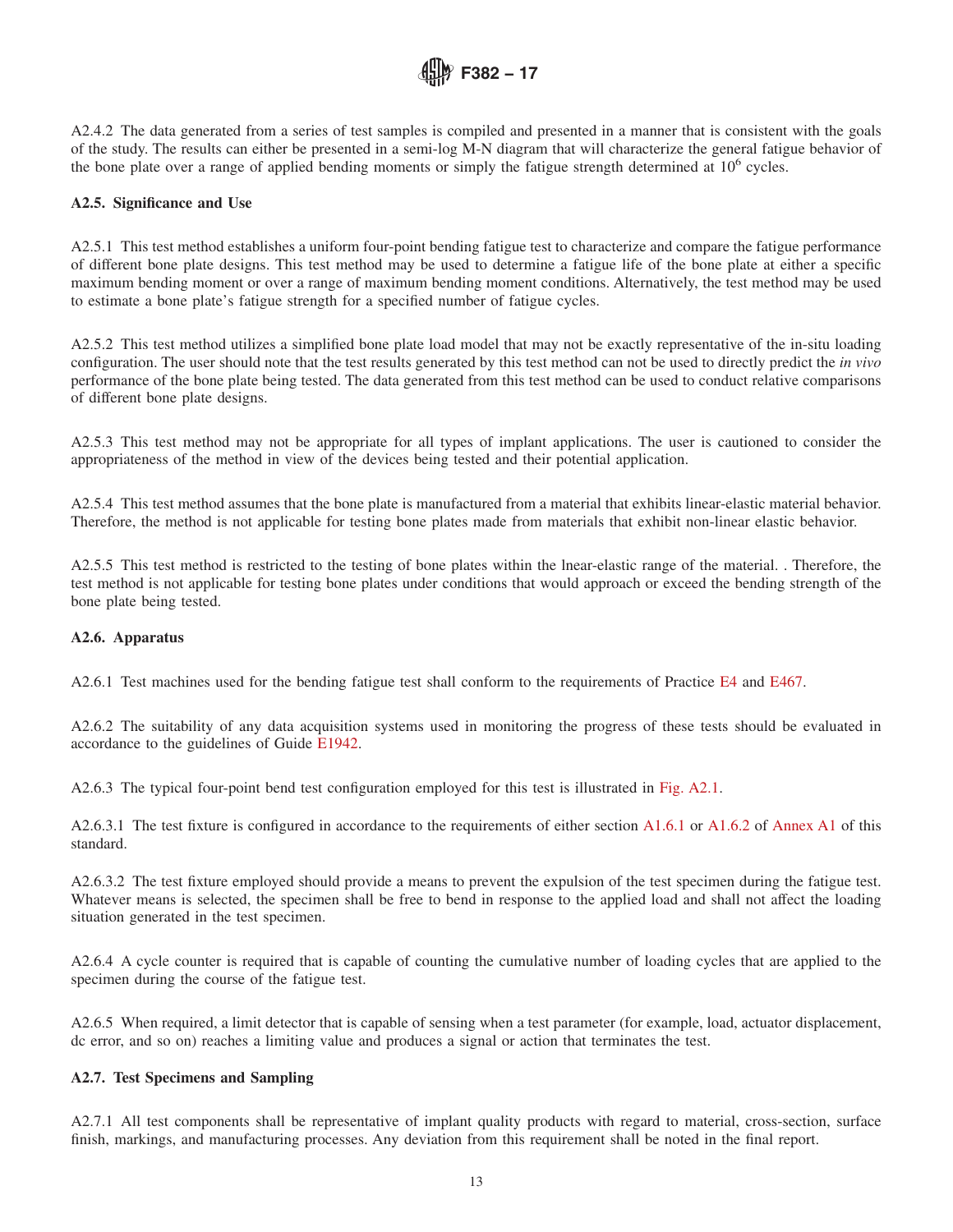A2.7.2 Per Practice F565, bone plates that have been either implanted or contoured (reshaped) for implantation are not suitable for this test method and shall be excluded from the sample.

A2.7.3 Bone plates of different lengths but nominally identical cross sections, and made of the same material, may be used to constitute a sample.

A2.7.4 *M-N Diagram Testing:* The minimum sample size necessary for reporting the fatigue life of a given bone plate at a given maximum bending moment condition is three. A rudimentary M-N diagram with a corresponding fatigue curve would require three replicate tests at three load levels. Under ideal conditions, conduct five replicate tests at each of five maximum bending moment levels in order to enhance the statistical significance of the resulting information.

A2.7.5 *Fatigue Strength Testing:* No minimum sample size can be identified for this testing method since the total number of data points needed to make such a determination is dependent upon the methodology used and many other related factors. The user should be aware that such a study may require approximately twenty test specimens in order to generate statistically meaningful results.

### **A2.8. Procedure**

A2.8.1 Prior to testing, the load level(s) for testing shall be determined. To evaluate the fatigue performance of a bone plate, the user has several methodologies at his/her disposal whose selection is based upon the output goals of the study. Two recommended methods are as follows.

A2.8.1.1 *M-N Diagram:* The user may test a given bone plate design over a range of maximum bending moment levels to characterize the general fatigue behavior trend of the device. The user's experience is the best guide that can be used for determining the initial loading conditions. In the absence of such experience, the best recommendation would be to use initial fatigue loads corresponding to 75, 50, and 25 % of the bending strength determined in accordance to this standard's Annex A1 test method. The applied moment and the cycle to test termination data are then plotted on a semi-log M-N diagram. A curve fit may be appropriately applied to the data to develop an M-N curve.

A2.8.1.2 *Fatigue Strength Determination:* The user may also test a given bone plate design in order to determine the fatigue strength at a given number of fatigue cycles. This method recommends that the fatigue strength be determined at 1 million loading cycles (see rationale in X3.3). The maximum difference between the load levels used for the fatigue strength determination shall be no greater than 10 % of the bending strength determined in accordance to this standard's Annex A1 test method. Acceptable methods which can be employed to determine the bone plate's fatigue strength include the up and down method and a modified up and down method. $4,5$ 

A2.8.2 Place the bone plate in the testing fixture and position it in accordance with the following:

A2.8.2.1 Place the bone plate so that the loading rollers are in contact with the surface of the bone plate intended to be in contact with the bone.

A2.8.2.2 If the bone plate is symmetrical, place it symmetrically with the two innermost screw holes between the loading rollers.

A2.8.2.3 If the bone plate has a central screw hole, place it with the central screw hole and one other screw hole symmetrically between the loading rollers.

A2.8.2.4 If the bone plate is asymmetrical (as in the case with most specialty plates), place it with two screw holes between the loading rollers so that the position of the fracture for which it is intended to be used is located between the loading rollers.

A2.8.2.5 Ensure that the loading rollers are not in contact with plate sections that contain a screw hole. If it is not possible to meet

<sup>4</sup> Little, R. E., and Jebe, E. H.: *Manual on Statistical Planning and Analysis for Fatigue Experiments*, STP 588, American Society of Testing and Materials, 100 Barr Harbor Drive, West Conshohocken, PA, 19428, 19 .

<sup>5</sup> Little, R. E., "Optimal Stress Amplitude Selection in Estimating Median Fatigue Limits Using Small Samples", *J. of Testing and Evaluation*, ASTM, 1990, pp. 115–122.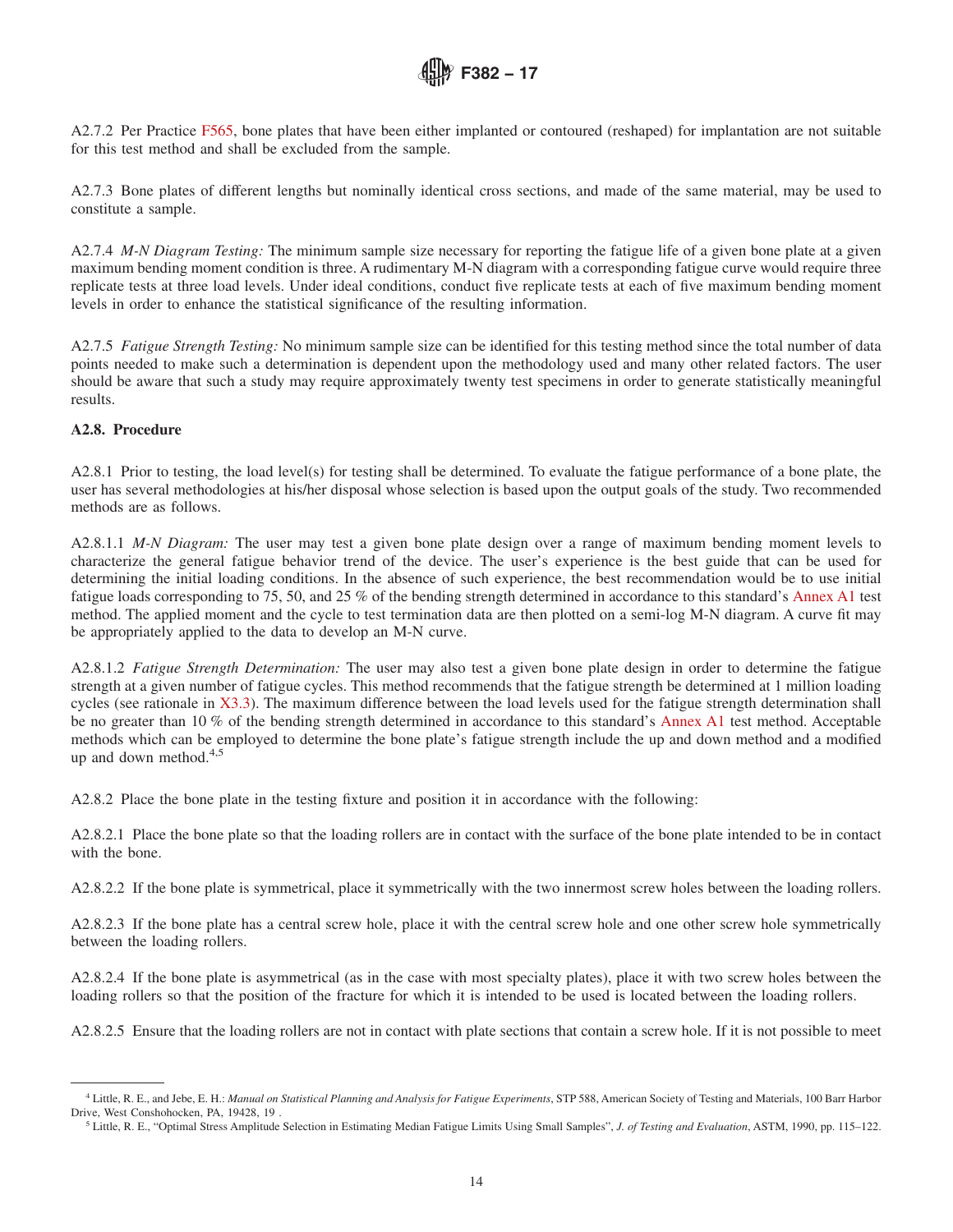this requirement with the bone plate design being tested, then the alternative configuration recommended in section A1.6.2 of Annex A1 of this standard should be used for the fatigue test.

A2.8.2.6 Align the long axis of the bone plate so that it is perpendicular to the axes of the rollers.

A2.8.3 Ensure that the applied load is equally shared between the test specimen loading points. The magnitude of the applied load is determined from the following expression.

$$
P = \frac{2M}{h} \tag{A2.2}
$$

Where M is the maximum moment and h is the loading span distance (see Fig. A2.1).

A2.8.4 Load the test specimen with the test system in load control using an appropriate waveform so that the resultant time dependent bending moment generated in the test specimen is cyclic and sinusoidal in nature. Select a cyclic frequency that will not produce strain sensitive affects in the material of the bone plate. Typically, a cyclic frequency of 5 Hz is more than adequate for completing the test in a timely manner and will still not affect the bone plate's material.

A2.8.5 The recommended R-ratio is 0.1. Any deviations from this should be reported and justified in the final report.

A2.8.6 The cycle counter shall record the cumulative number of cycles applied to the test specimen, and the appropriate limits should be set to indicate specimen failure or deviations, or both, from the intended load parameters.

A2.8.7 Testing shall continue until the specimen breaks, a limit which terminates the test is reached, or the total cycle count reaches the runout limit.

### **A2.9. Calculation and Interpretation of Results**

A2.9.1 Record the results of each test including the maximum moment, cycle count at test termination, and the failure location and failure mode, if applicable.

A2.9.2 If the goal of the study is to generate an M-N diagram, then the maximum moment and cycles to test termination data shall be plotted on a semi-log graph. Various techniques may be used to estimate the mean or median fatigue lives, statistical differences between groups, curve fits to the fatigue data, probability of survival curves, etc. $6,7$ 

A2.9.3 If the goal of the study is to determine the fatigue strength at  $10^6$  cycles, it is recommended that the fatigue strength be determined as the median fatigue limit (50 % probability of survival), using acceptable techniques.<sup>4,5</sup>

### **A2.10. Report**

- A2.10.1 The test report shall include the following information:
- A2.10.1.1 Manufacturer of the bone plate specimen.
- A2.10.1.2 The bone plate description and catalog number (if applicable).
- A2.10.1.3 The bone plate material including applicable ASTM or ISO specifications.
- A2.10.1.4 Deviations from normal implant product.
- A2.10.1.5 The center and loading span dimensions (*h* and *a* in Fig. A2.1).
- A2.10.1.6 The loading roller diameters and profile.

<sup>6</sup> Conway, J. B., and Sjodahl, L. H.: *Analysis and Representation of Fatigue Data*, ASM International, Materials Park, OH, 1991.

<sup>7</sup> Collins, J. A.: *Failure of Materials in Mechanical Design*, John Wiley and Sons, New York, NY, 1981.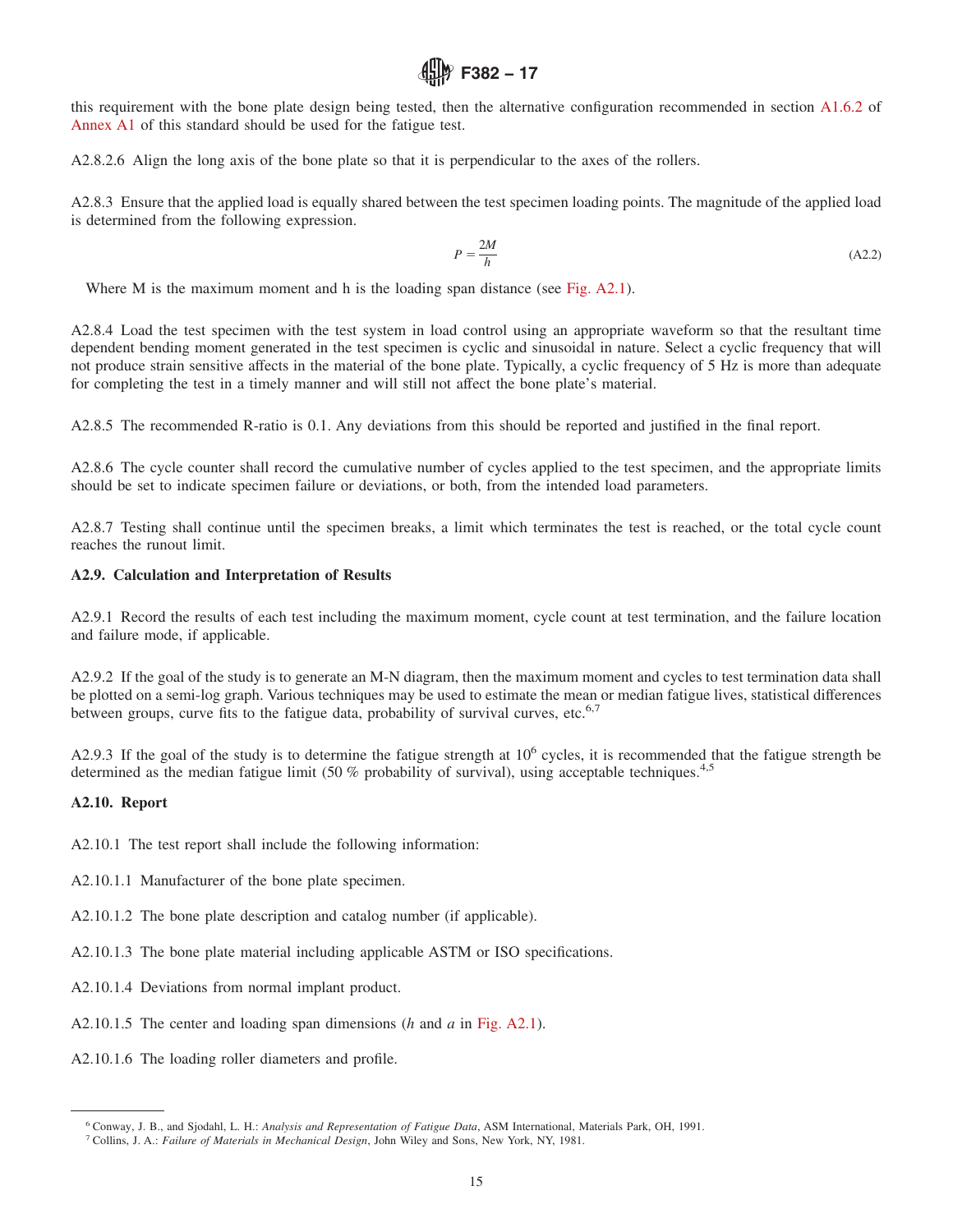A2.10.1.7 R-ratio.

A2.10.1.8 Test frequency.

A2.10.1.9 Description of the test environment.

A2.10.1.10 Deviations from recommended test method.

A2.10.1.11 Tabular listing that summarizes the maximum moment and the resulting cycles to test termination data.

A2.10.1.12 A description of the failure mode and failure location for each specimen which failed.

A2.10.1.13 If appropriate, a semi-log plot of the M-N diagram shall be generated. Include descriptions of any analytical or statistical techniques used when interpreting the fatigue data.

A2.10.1.14 If appropriate, an estimate of the fatigue strength should be reported. Include descriptions of any analytical or statistical techniques used for determining the fatigue strength.

### **A2.11. Precision and Bias**

A2.11.1 *Precision—*Data establishing the precision of the test method have not yet been obtained.

A2.11.2 *Bias—*No statement of bias can be made, since no acceptable reference values are available, nor can they be obtained since this test is a destructive test.

### **APPENDIXES**

#### **(Nonmandatory Information)**

### **X1. RATIONALE FOR SPECIFICATION**

X1.1 This specification is intended to provide useful and consistent information related to the terminology, performance, application of test methods, and the application of bone plates used for maintenance of alignment and fixation during the bone healing process. Bone plate geometrical definitions, classification and terminology; material specifications; and performance definitions are provided.

X1.2 The orthopaedic surgeon should be able to select the device that he/she feels is appropriate for the indication. In order to do this, the surgeon must have confidence that the designation and sizing of the device has a specific, known meaning that is quantifiable and reliable regardless of the manufacturer or design. The mechanical behavior and material properties must also be described in a reliable, known manner, irrespective of the manufacturer or design. In order to accomplish this uniformity of designations, the terminology, mechanical properties, and material properties must be standardized.

X1.3 The goal of the subcommittee is to produce a single standard identifying all pertinent information, requirements, and test methods for orthopedic bone plates. The first step in achieving this goal was to combine the current versions of F382 and F786. This revision of F382 completes this first step. Additional subcommittee goals include the development of a bending fatigue and torsion test method.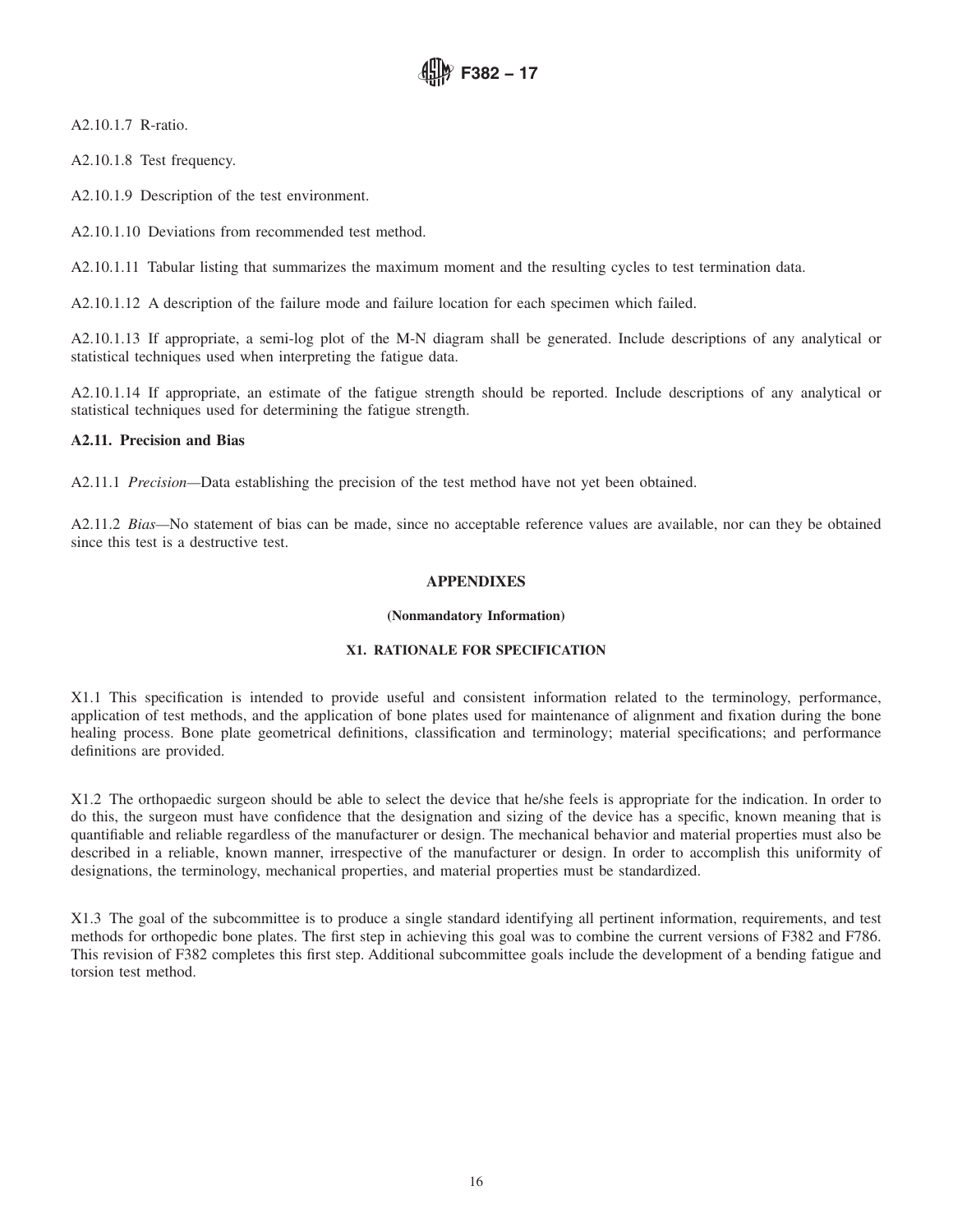### **X2. RATIONALE FOR ANNEX A1**

X2.1 This test method is designed to measure the mechanical properties of bone plates subjected to bending, which is the most common type of loading encountered *in vivo*. This test method addresses itself to properties of the device rather than the material from which the bone plate is made. A four-plate loading is specified since is produces a constant moment over the central span.

X2.2 The key quantities that are assessed (bending stiffness, bending structural stiffness, and bending strength) provide the user information on the bone plate's strength and stiffness.

X2.3 The previous version of this test method included an assessment of the bone plate's ductile behavior. Although this information is useful to the user, the supporting information needed to conduct this evaluation was not available. Therefore, the bone plate's ductile behavior evaluation has been eliminated from the test method.

X2.4 The offset displacement criterion used to determine the bone plate's bending strength has been reduced from 2 % to 0.2 % in the standard's current version. This was done for two reasons; (*1*) to establish a bending strength criterion that was minimally influenced by nonelastic bending of the bone plate, and (*2*) to make the test method consistent with the previous version of the F382 standard test method. In the previous version of the standard the center span length was set at 1.57 inches with an offset displacement criteria of 0.004 in. (approximately 0.2 % of the center span length). The use of a 2 % offset displacement criteria would result in nearly eight times as much permanent deformation occuring prior to establishing the yield point of the bone plate. One typically chooses an offset that is small enough so that the elastic limit has just been reached, but large enough so that any slippage or singular behavior at the elastic limit is avoided (0.1 % and 0.2 % for the ASTM tensile test). The use of the 2 % offset displacement criterion would result in the determination of the bone plate's bending strength that has little meaning since it is located well into the plastic region. Therefore, the adoption of the 0.2 % offset criterion will satisfy both requirements.

X2.5 The test method has been adapted to accommodate the testing of smaller bone plates and/or plates that do not have enough screw holes to meet the requirements of Sections A1.6.1 and A1.8.1. In order to accommodate these tests, the option to add rigid extension segments to the bone plate being tested is allowed (see Section A1.6.2). These extension segments effectively lengthen the bone plate so that the four point bend test configuration can be used to impart a nearly constant bending moment along the section of the bone plate located in the center span of the test setup. This is the only feasible means to test bone plates that have less that six optimally located screw holes.

#### **X3. RATIONALE FOR ANNEX A2**

X3.1 Bone plate fatigue properties are an important factor when considering the surgical treatment of skeletal fractures. The bone plate may be subjected to a significant number of repetitive stress cycles during the healing process. In some situations, the bone plate may be expected to experience these conditions for several weeks until the bone healing process progresses adequately so that the bone can provide mechanical support which will reduce the stresses in the bone plate. Therefore, it is important for the surgeon to have some means to judge the fatigue performance of a given bone plate.

X3.2 Since the time frame, number of loading cycles and loading conditions are uncontrollable and unpredictable, no acceptable limit for the bending moment or number of cycles of load which the bone plate should withstand in any given case can be set.

X3.3 One of the objectives of this test method is to provide a consistent methodology for determining an estimate of the bone plate fatigue strength at 10<sup>6</sup> cycles for comparative purposes. Bone plates are classified as temporary skeletal fixation devices since fractures and skeletal deformity corrections are generally resolved within 2-3 months (approximately 150 000 to 250 000 cycles). Even though the recommendation of the test method of one million cycles for estimating the fatigue strength has been arbitrarily chosen, it still can be considered conservative since no bone plate in clinical service would normally be expected to withstand 10<sup>6</sup> high stress loading cycles.

X3.4 The reporting of cyclic bending fatigue strength and/or fatigue life using this standard testing technique are only suitable for comparative evaluations between devices of different sizes, designs, and materials.